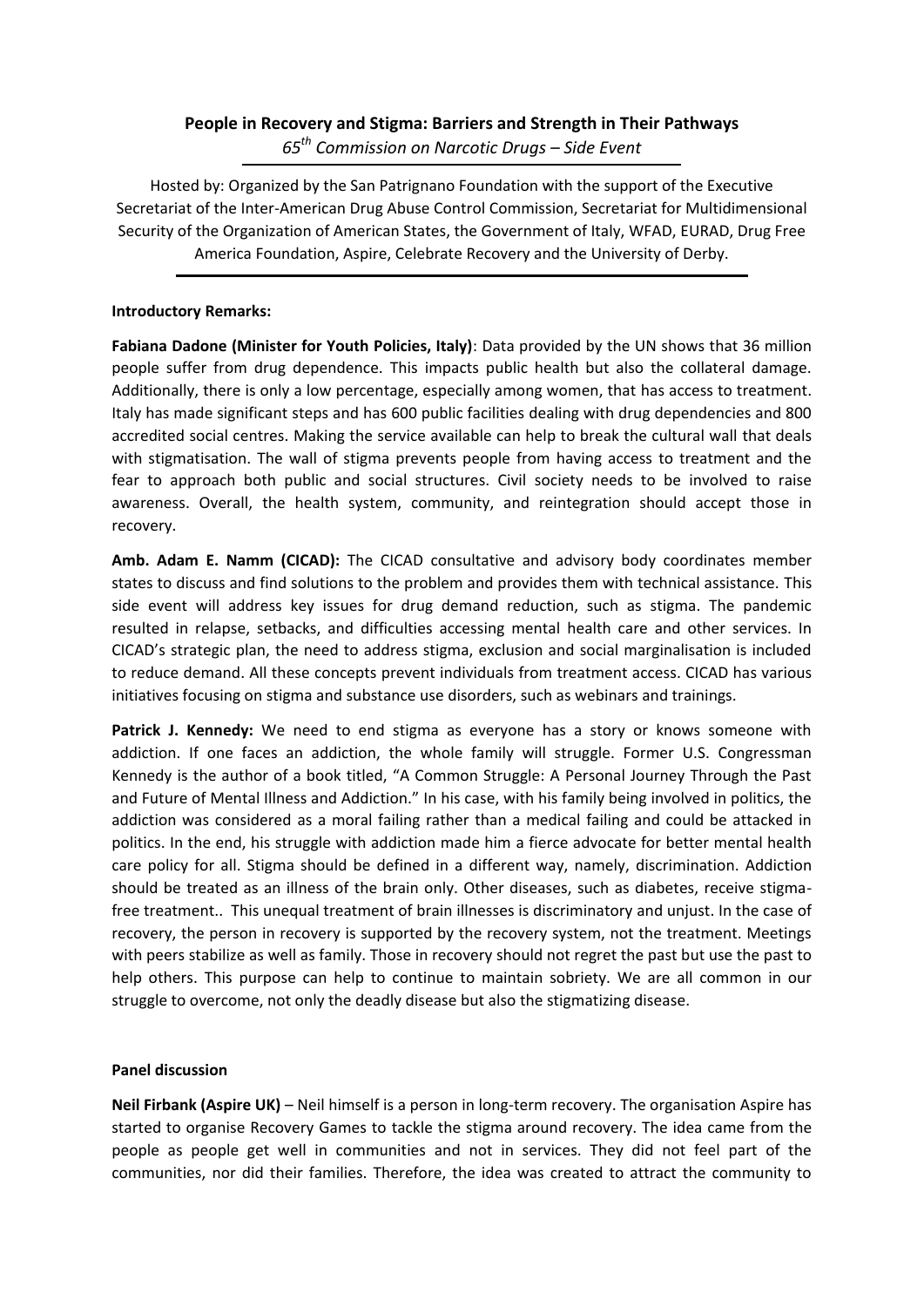those in recovery by organising a crazy event. It started as a local recovery game with 300 attendees. Now it is widespread in the UK. The event has grown and people have started to see the recovery community with 'other eyes' and removed their stereotypes, prejudices, and fears.

**Monica Barzanti (San Patrignano):** Substance use disorders (SUD) ranks first among the most stigmatised condition. The blame, the idea of no way out, and social dangerousness brings social exclusion, barriers to housing, employment, access to education, care, and services. Simultaneously, families with a family member facing a SUD also are stigmatised and are blamed for the addiction and feel hopeless. Additionally, there is the issue of self-stigmatisation. This is a consequence and internalisation of public stigma. With self-stigma, people first start to be aware of the stigma and their condition, they then agree with it, start applying it to themselves, and then harm themselves by losing hope and not seeking help. Self-stigma disrupts the CHIME model as it creates selfdiscrimination and self-isolation (interrupting Connection), brings negative thoughts about the future (loss of hope), creates an identity attributed by others (loss of identity), feeling of uselessness (loss of meaning), which then leads to lowered self-esteem and self-efficiency (loss of empowerment). All of this leads to the 'why try' effect where people expect failure.

Stigma can be reduced using different terminology, which is non-stigmatising nor punishing but should not be too medical. The services have to be consistently improved and staff have to be trained on how to address people with SUD. Professionals are often the first ones to stigmatise. Therefore, their knowledge needs to be expanded. People in recovery can play a huge role by spreading the message and overcoming stereotypes and prejudice. The vision has to be changed and we should focus on people's strengths and not their weaknesses.

An example by San Patrignano is the voluntary parents' organisation, where families fight stigma. Also, San Patrignano works with three pillars for recovery. They focus on social interactions, offer quality vocational training opportunities and meaningful activities in their spare time, and offer a trauma-informed approach, which is essential.

**Jimena Kalawski (CICAD):** In South America, the fight against stigma is a big challenge since substance use is often linked to poverty and treatment inaccessible. People using drugs face a double challenge. They not only have to work on the disease, address it, and create a network, they also have to fight the social stigma, which is different to those with more accepted diseases. To reduce stigma, treatment for addiction needs to be within health services and showcase that its treatment is perfectly normal. Yet, addiction is often seen as a moral failure and judged by professionals, leading to self-stigmatisation. Simultaneously, families hiding and silencing substance use issues worsen the problem. It should be noted that women face more stigma due to their role as mothers. Advocacy should showcase that the disease could happen to anyone while ensuring to provide services to those that are most vulnerable and create a network for housing and jobs. There are initiatives regarding this among various countries in South America, where the efforts is on the community level dealing with a great deal of information. For a long time, health services and programmes were not responding appropriately to the issue. However, in recent years, peer support groups such as NA, AA, and TCs, have changed this. In these groups, lived experiences, traumas, and difficulties are shared, normalising drug addiction and mental health.

**David Best (Derby University)**: 4 facts about David Best: 1) son of an alcoholic that never found recovery; 2) working in addiction science since 30; 3) primarily working in recovery, basing science on people's stories; 4) focused on recovery capital. The latter can be categorised into personal, social, and community and is dynamically linked. Recovery capital is a fundamental societal process based on a positive social network. However, negative recovery capital includes barriers, such as age